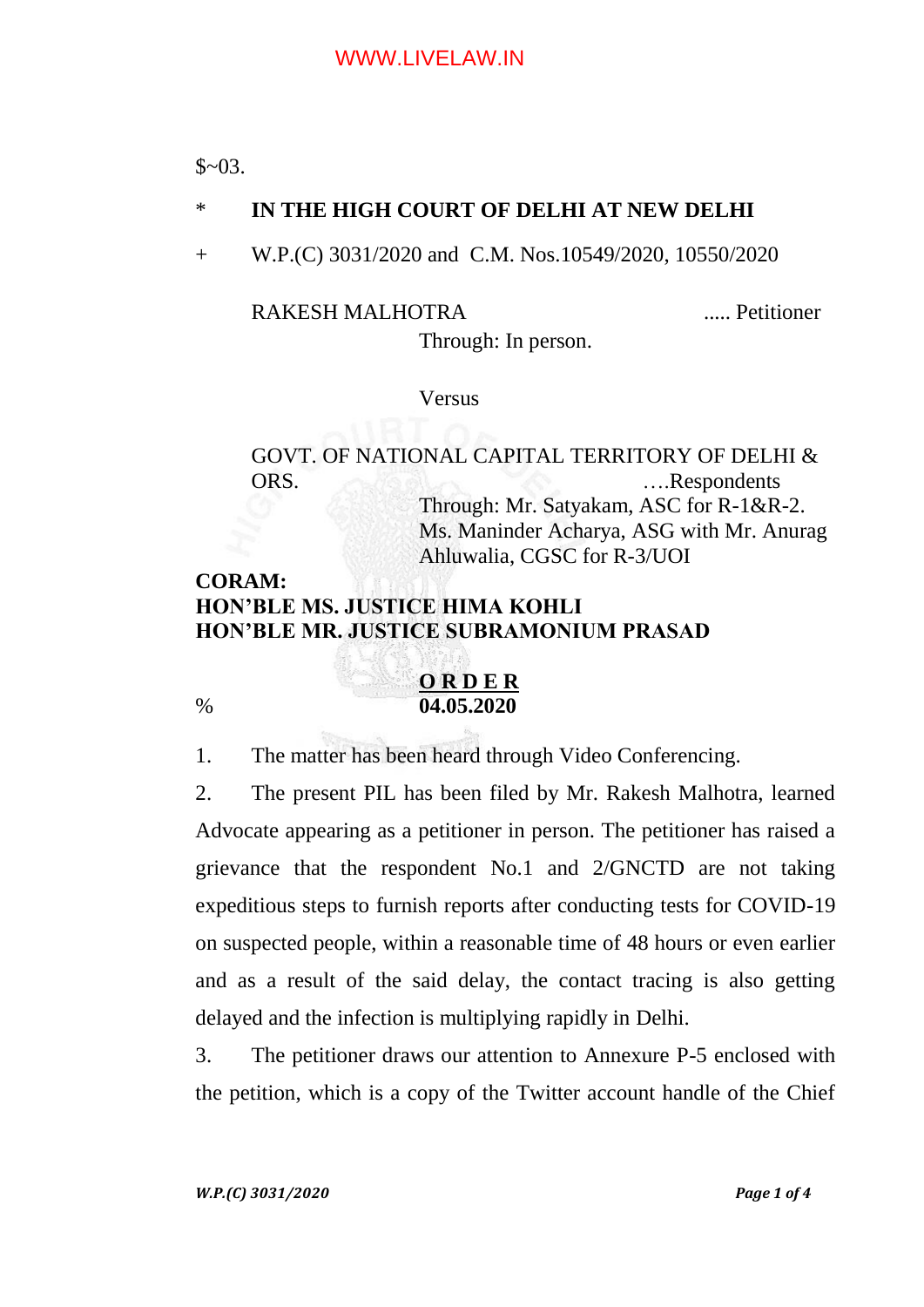## WWW.LIVELAW.IN

Medical Officer, Delhi that reflects the COVID-19 testing status in Delhi as on 28.4.2020. He submits that as on 28.04.2020, 3295 results were pending which has mounted to 3793 as on 30.4.2020. He complains that the aforesaid Twitter account is not being updated thereafter and in the meantime, there have been several cases reported by the daily newspaper, Time of India wherein it has been stated that over the past one month, the number of swab samples pending for tests in Delhi, which started with 470 on 01.4.2020, has gone up by 7 times and mounted to 3295, on 29.4.2020.

4. Ms. Maninder Acharya, learned ASG enters appearance with Mr. Anurag Ahluwalia, CGSC for the respondent No.3/UOI and states that the main relief in the present petition is directed against the respondents No.1 and 2/GNCTD.

5. Mr. Satyakam, learned ASC appearing for the respondents No.1 and 2/GNCTD states that he has obtained instructions and has sent some documents by Whatsapp to the Court Masters who have in turn forwarded the same to us. He has also furnished the information received from the concerned Department to Mr. Anurag Ahluwalia, CGSC and the petitioner.

6. We have perused the documents forwarded by Mr. Satyakam, learned ASC. The first document is an order dated 29.4.2020, issued by the Secretary, Health and Family Welfare, GNCTD which reflects a decision taken by GNCTD vide order dated 22.4.2020 that till 03.05.2020, no sample shall be sent to NIB, Noida due to the delay in forwarding the reports, spreading over 15 days. The order further states that samples shall be distributed among other government and private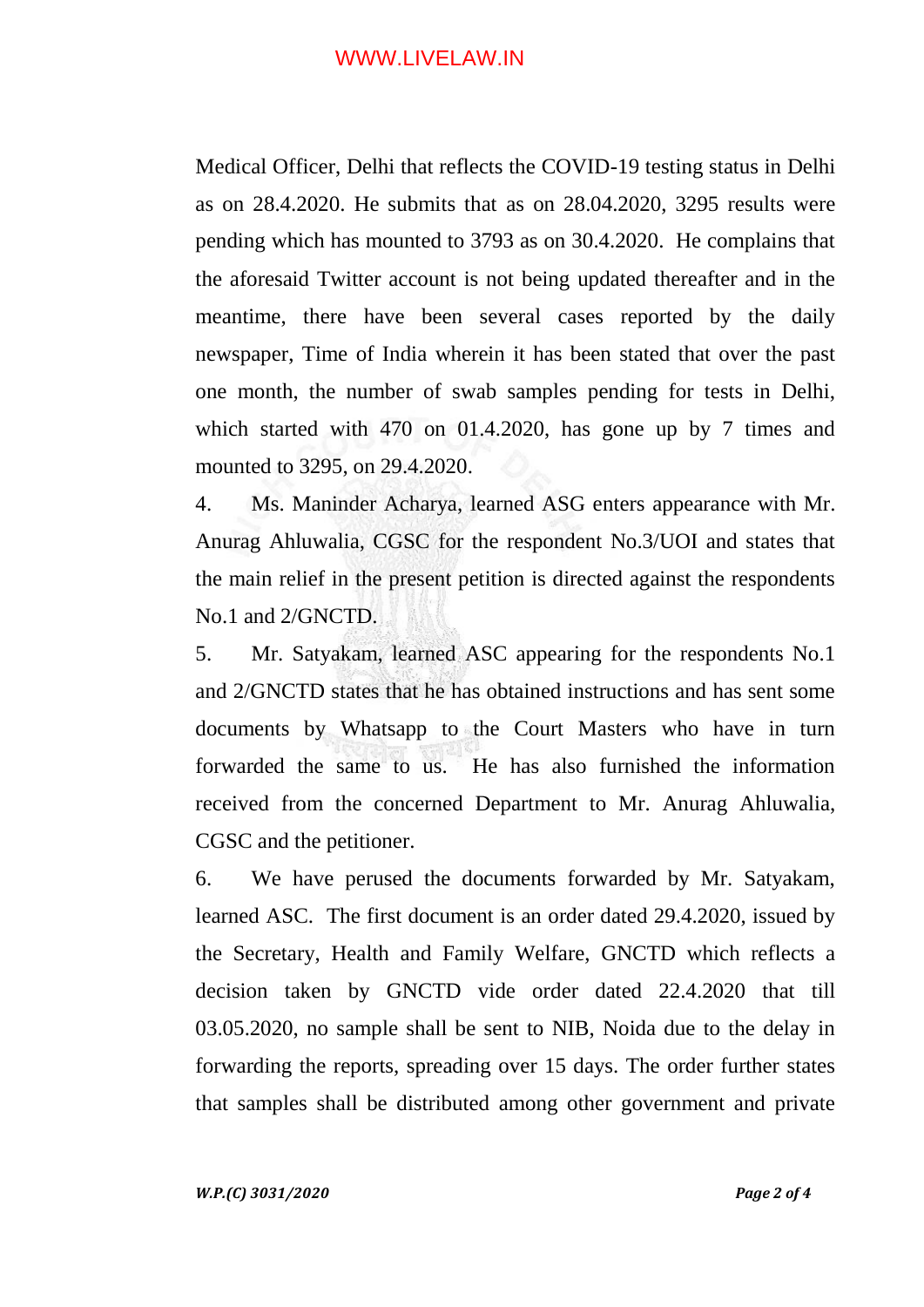## WWW.LIVELAW.IN

labs to ensure that the reports are received within one day from the date of submission to the respective labs.

7. The petitioner intervenes to state that the order dated 29.4.2020 referred to hereinabove only directs that samples shall not be sent to NIB, Noida till 03.5.2020, i.e., till yesterday but does not indicate the stand of the Govt. thereafter.

8. In response, Mr. Satyakam, learned ASC for the respondents No.1 and 2/GNCTD clarifies that the aforesaid order shall continue to operate for atleast two more weeks. He also draws our attention to the instructions received from the Department and states that as on date, there are 23 accredited labs that undertake COVID -19 testing in Delhi. Out of the said 23 accredited labs, 10 are in the public sector and 13 are in the private sector. The collective capacity of the aforesaid labs is 3000-3500 tests per day. He further states that henceforth, reports of testing will be received within 1-2 days from the date the sample is received by the concerned lab.

9. Learned ASC also clarifies that as on 29.4.2020, 7,794 reports were pending, out of which 5,944 reports were pending at the end of NIB, Noida. After finding that the reports were not being received within a reasonable time from NIB, Noida, GNCTD has stopped sending any further samples to NIB, Noida. Till the night of 03.05.2020, 3,790 reports are stated to be pending with the accredited labs and the said reports shall be received by today or maximum, by tomorrow. He further submits that as on 02.5.2020, 9,226 reports were pending, but the said figure has considerably reduced to 3790, as on 03.5.2020 which itself reflects that